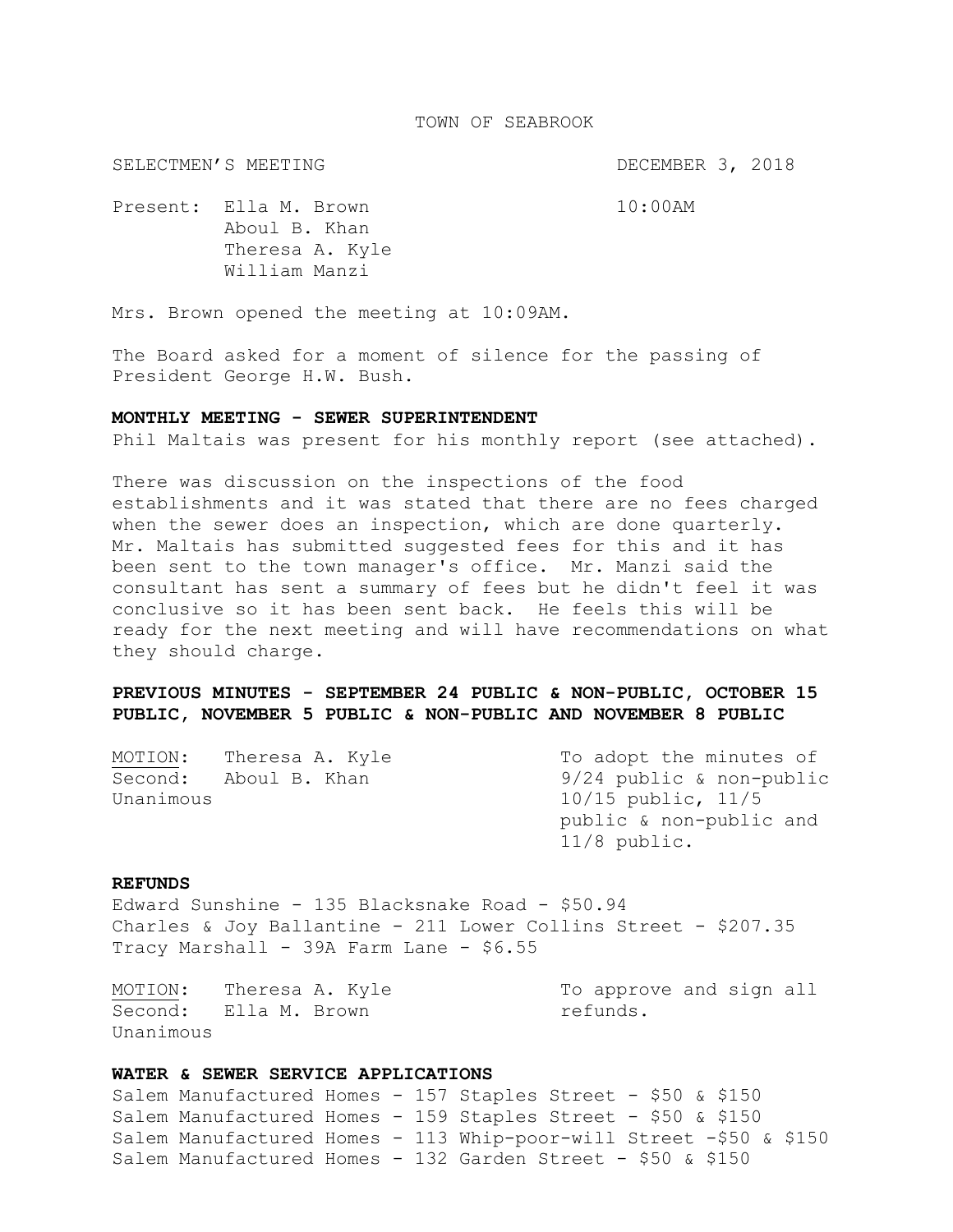SELECTMEN'S MEETING -2- DECEMBER 3, 2018

MOTION: Theresa A. Kyle To approve and sign all Second: Ella M. Brown water and sewer Unanimous applications.

## **REQUEST FOR USE OF FUNDS FOR RAIL TRAIL**

Mike Rabideau was present and spoke to the request to use funds for the rail trail that was approved at town meeting. He said this is not a town sponsored project it is headed by Friends of Seabrook Rail Trail. Mike Rabideau explained where the money would be used and what it is being used for.

Mrs. Kyle said the problem is that he is requesting the use of money to be used on private property and property that is located in Salisbury. She applauds the people who worked really hard on this project but this is not an easy project. Mike Rabideau commented that if anything this discussion gets the word out to the public and that they will have a rail trail with or without the money. He expects the project to be completed in the spring of 2020.

Mike Rabideau said he is going to withdraw the request so that there is no vote needed by the selectmen. He knows the board supports the project but it is not the proper timing for the project and he would rather it not be on the record that they were opposed.

#### **HAZARD MITIGATION PLAN**

Mr. Manzi explained this was presented to the board previously and it was posted on the website for any input by the public. The board needs to approve the draft in order to get the final version. Mr. Khan would like for the board to review further where there was substantial changes from 2013 and bring back at the next meeting. Mr. Khan read the executive summary so the taxpayers understand why this is important. Mr. Manzi said this was funded with a grant and completed with assistance from RPC.

Second: Theresa A. Kyle the next meeting. Unanimous

MOTION: Aboul B. Khan To table this item until

### **WARRANT ARTICLES**

Mr. Manzi said he provided a memo and spreadsheet for the board to break down the articles with the tax impact.

There was discussion on creation of a capital fund for the Old South Meeting House. Mr. Manzi said he has not sent to the attorney but feels if you can raise and appropriate money then you can create a capital fund.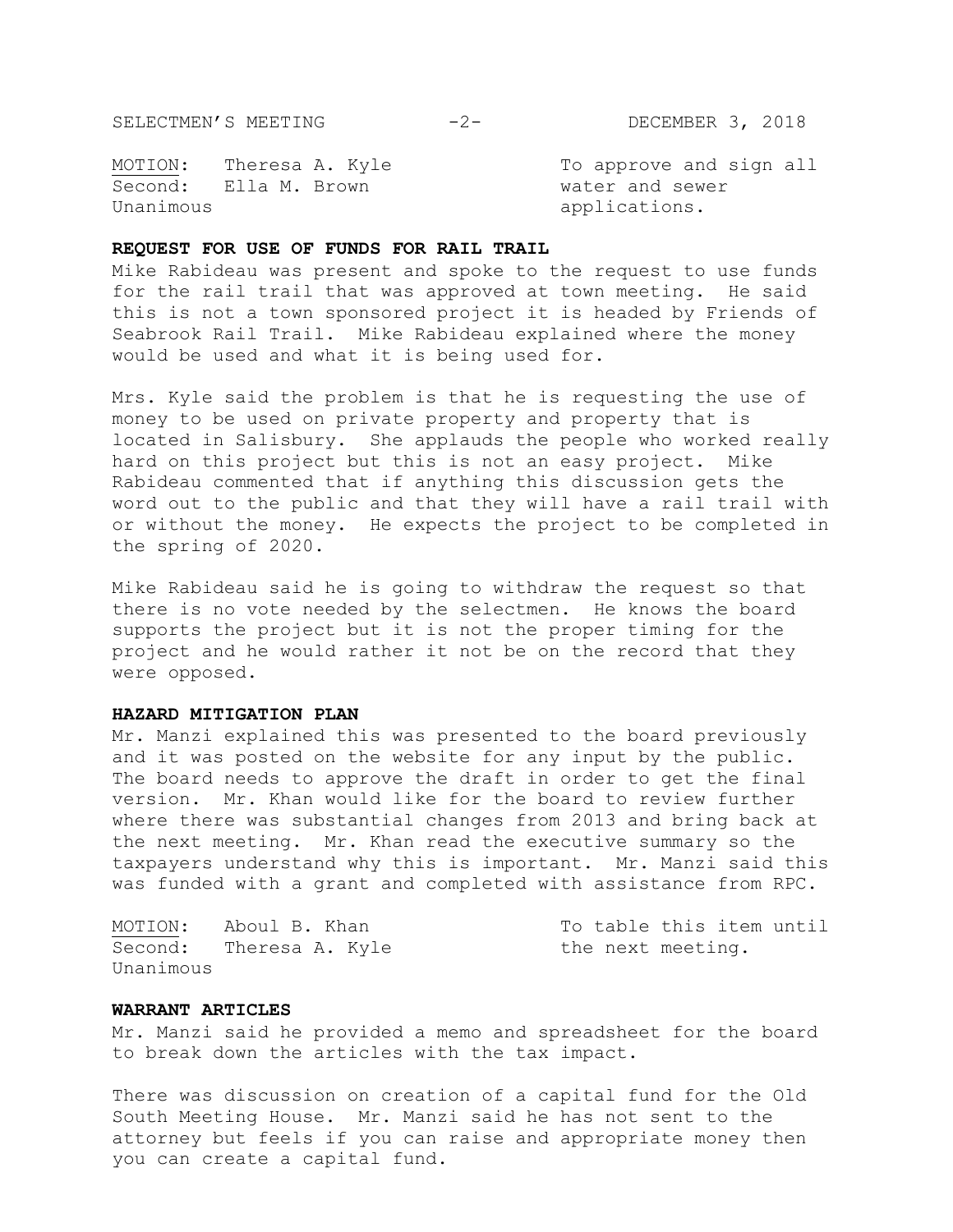There was discussion on the security cameras at the recreation center. Mr. Manzi said there are a couple of different submissions and he is trying to compare them in order to get the appropriate system for the right cost.

#### OLD SOUTH MEETING HOUSE

Eric Small was present and read the list of cost items he has presented to the board. He said they will try and raise some money this year. The open house will be December 13 at the Brown Library and he hopes this will raise some money.

Mr. Manzi explained this year they are asking to create the fund and add \$45K to it this year. Each year thereafter they would need to add to it and the year they are withdrawing money they would need to ask permission of the voters.

Mrs. Kyle feels if they ask for the full amount this year the article will not pass. Mr. Khan feels it is too confusing to have several different reserve funds and then articles that would pay for an item in full. He would like a clear picture sent to the voters so they understand what they are voting on.

There was discussion on having money spent on the heating for the building but if that is done they are limited to what they can do if it is in the wording.

Mrs. Kyle read the article for the Old South Meeting House.

| MOTION:   | Aboul B. Khan           | To approve the article   |
|-----------|-------------------------|--------------------------|
| Unanimous | Second: Theresa A. Kyle | for the ballot.          |
| MOTION:   | Aboul B. Khan           | To recommend the article |
|           | Second: Theresa A. Kyle | for the Old South        |
| Unanimous |                         | Meeting House.           |

Board took a break at 12:00PM. Board reconvened at 1:55PM.

### **WARRANT ARTICLES**

Mr. Khan said during the break they had very big business to take care of. He said there is a list of 2019 warrant articles from Mr. Manzi and his recommendation as to what will be affordable to the town. Mr. Manzi explained his spreadsheet and how he went through the articles to determine what he felt was necessary for the town in the upcoming year.

Mr. Khan said the board should make a motion to look at all of the articles for \$6,963,403 or to consider the town manager's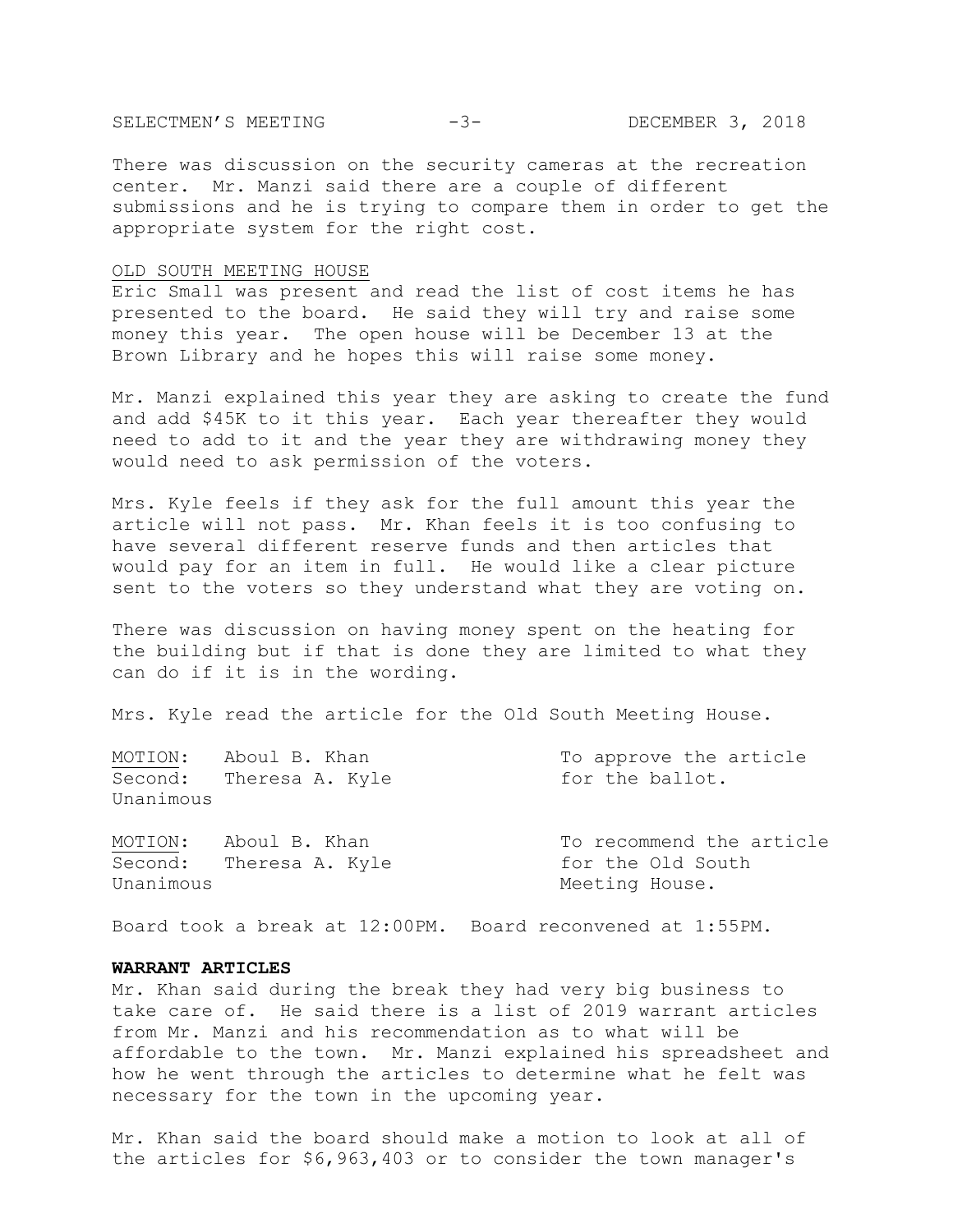SELECTMEN'S MEETING -4- DECEMBER 3, 2018

recommendation of \$1,153,040 and then bring those articles back on another day.

Mr. Manzi said there is an article for the lifeguards but he did not make a recommendation on that article. He commented on the rescue vehicle for the fire department. He spoke about applying the fund balance to a couple of the articles to lower the number even further.

Mrs. Kyle asked about the human service agencies. Mr. Manzi said that for the past few years the board has met jointly with the budget committee. The board took 10% off the number last year and Mr. Manzi said they can apply that same policy this year.

Second: Theresa A. Kyle service agencies request Unanimous **for 2019.** 

MOTION: Aboul B. Khan To cut 10% off the human

### LIFEGUARD ARTICLE

Mr. Manzi said he did not make a recommendation on this article as it is a policy decision by the board. Mr. Khan said as a selectmen he feels he should let the voters decide what they want and they can do that by putting this article on the ballot. Mrs. Brown said it is the liability that bothers her and she thought this was going to be a citizen's article not a selectmen's article. Mrs. Kyle feels it is appropriate to put before the people to see what they want.

| MOTION:   | Aboul B. Khan           |
|-----------|-------------------------|
|           | Second: Theresa A. Kyle |
| Unanimous |                         |

To approve the warrant article including the language in the note for a cost in the first year and thereafter and the maintenance of the equipment.

Once the article is completed with the language changes and exact cost the board will make a recommendation.

The board will have a meeting on Friday, December 7 at 10AM to discuss warrant articles.

There is a request for the fire department to purchase a lifesaving vehicle. Mr. Manzi said this would give the department the ability to get an individual off the beach without having to carry them in a medical emergency. Mrs. Brown said her concern is he wants to keep this vehicle at the fire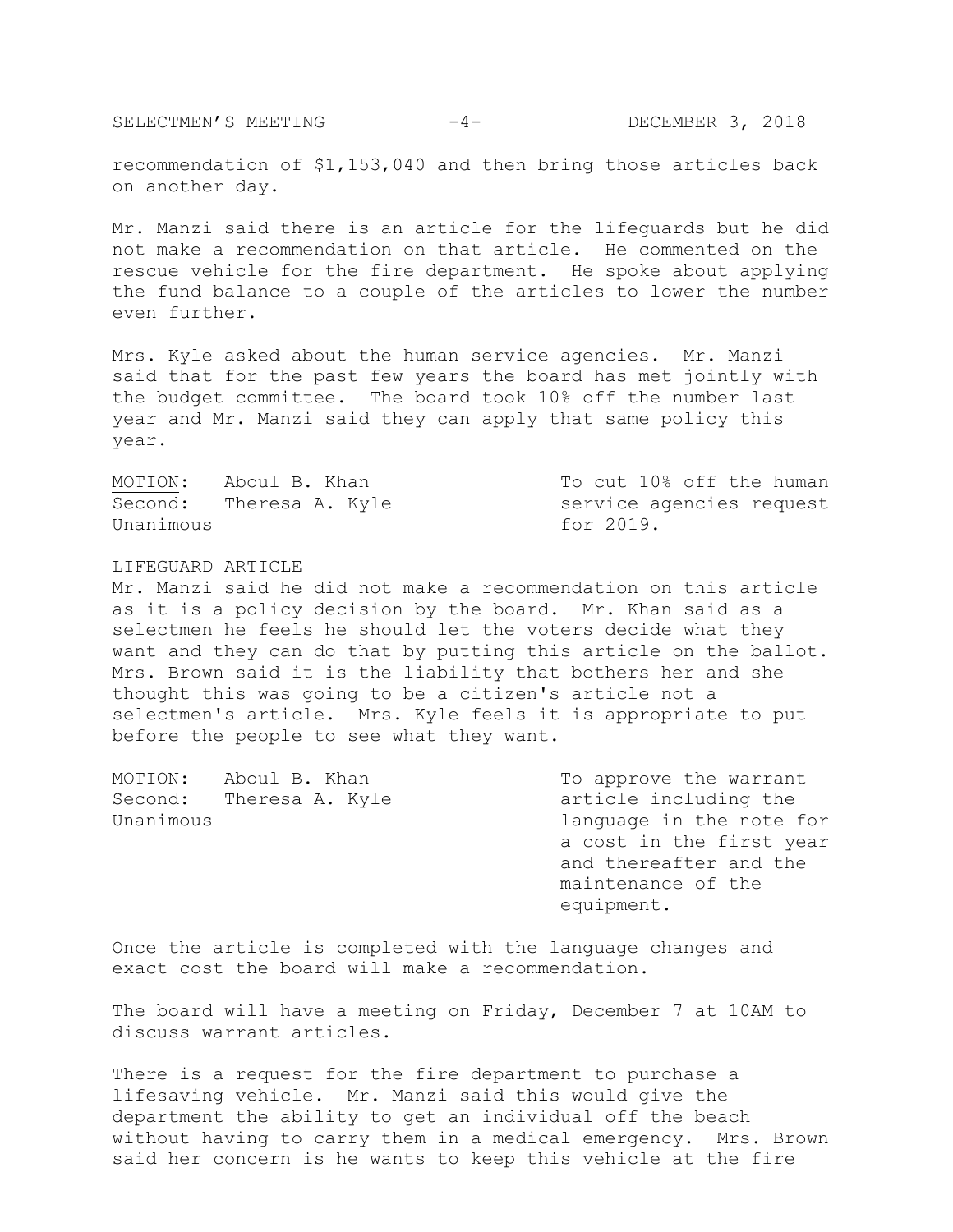SELECTMEN'S MEETING -5- DECEMBER 3, 2018

department and it would take a long time to transport it to the beach when needed. Mrs. Brown said she spoke to the finance manager and the D'Alessandro fund is for law enforcement and this is not law enforcement. The board will have both chief's present at the meeting on Friday to discuss. Mr. Khan said Mr. D'Alessandro resided at Seabrook Beach and the town has not purchased anything for the beach using his money.

Mr. Manzi said the human service number will now be \$113,679 with the 10% reduction.

| MOTION: Aboul B. Khan   | To withdraw his previous |
|-------------------------|--------------------------|
| Second: Theresa A. Kyle | motion for the 10%       |
| Unanimous               | reduction.               |
| MOTION: Theresa A. Kyle | To reduce the human      |
| Second: Aboul B. Khan   | service agencies request |
| Unanimous               | by 15% and 20% so the    |
|                         | board can make an        |
|                         | informed decision.       |

### **CHRISTMAS PARTY**

| MOTION:   | Aboul B. Khan           | To close the town hall |
|-----------|-------------------------|------------------------|
|           | Second: Theresa A. Kyle | at 12PM on December 21 |
| Unanimous |                         | for the annual holiday |
|           |                         | party.                 |

Mr. Manzi said the warrant articles that were provided to the board today did not include any new personnel but 2 departments have requested they be put on the ballot. Mr. Khan said if the board were to consider the fire prevention officer for the fire department and 1 police officer this would help the departments so he would like the board to discuss on Friday.

Mr. Khan requested the board bring Ann Robinson into a meeting to recognize her for her work and the new librarian to welcome her to the town.

| MOTION:   | Aboul B. Khan           | To recess the meeting   |
|-----------|-------------------------|-------------------------|
|           | Second: Theresa A. Kyle | until Friday December 7 |
| Unanimous |                         | at 10AM.                |